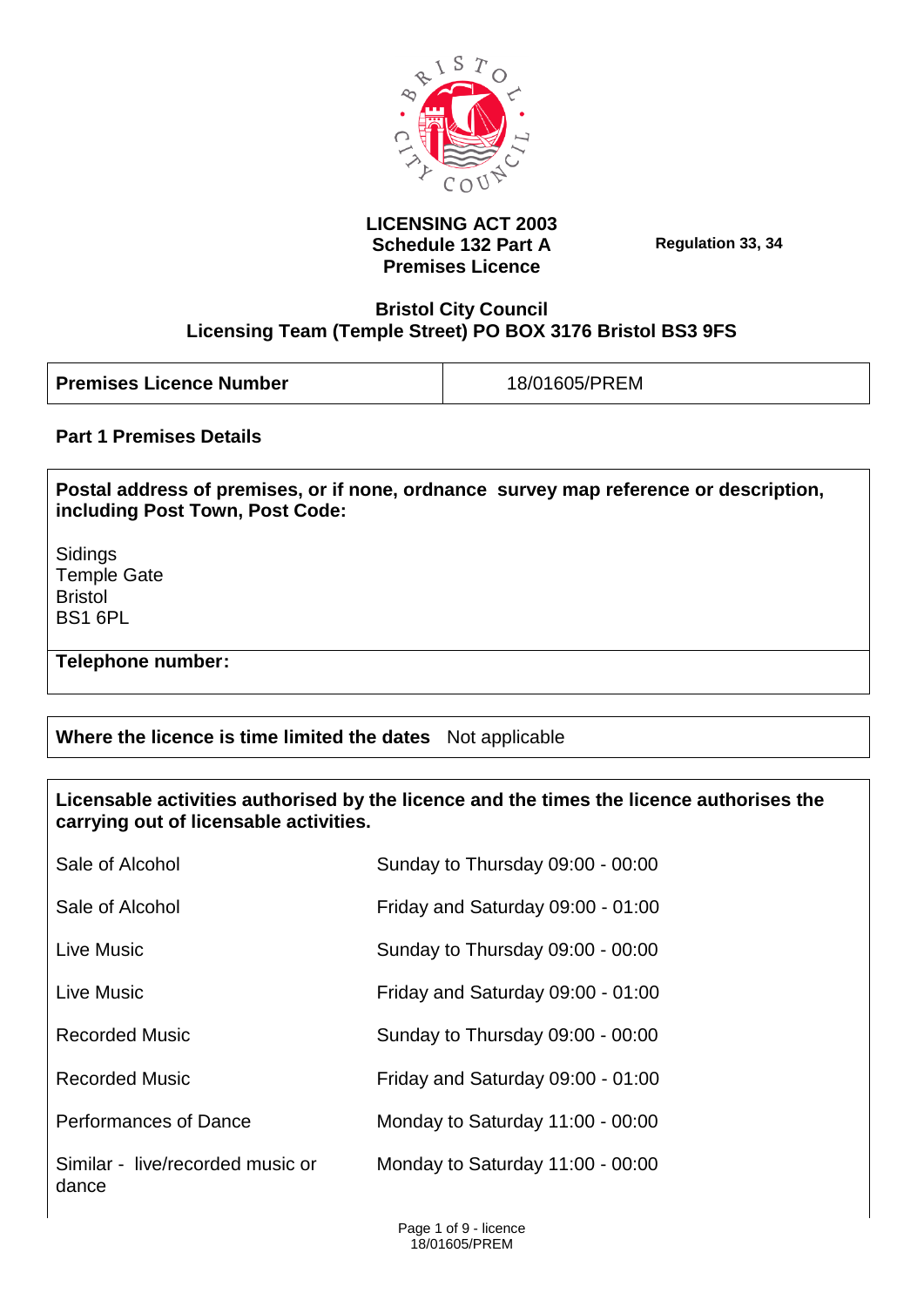| Provision of facilities for making<br>music | Sunday to Thursday 09:00 - 00:00  |
|---------------------------------------------|-----------------------------------|
| Provision of facilities for making<br>music | Friday and Saturday 09:00 - 01:00 |
| Provision of facilities for dancing         | Sunday to Thursday 09:00 - 00:00  |
| Provision of facilities for dancing         | Friday and Saturday 09:00 - 01:00 |
| Similar facilities for music or dance       | Sunday to Thursday 09:00 - 00:00  |
| Similar facilities for music or dance       | Friday and Saturday 09:00 - 01:00 |
|                                             |                                   |

### **Non Standard Timings**

Live Music, Recorded Music, Provision of Facilities for Making Music, Provision of Facilities for Dancing, Provision of Facilities for Entertainment of a Similar Description to Making Music or Dancing, Opening Hours, Supply of Alcohol

A further additional hour into the morning following every Friday, Saturday, Sunday and Monday for each May Bank Holiday, Spring/Whitsun Bank Holiday and every August Bank Holiday weekend.

A further additional hour into the morning following every Thursday, Friday, Saturday, Sunday and Monday for the Easter Bank Holiday weekend.

A further additional hour every Christmas Eve.

A further additional hour every Boxing Day.

On New Year's Eve from the end of permitted hours on New Year's Eve to the start of permitted hours on the following day (or, if there are no permitted hours on the following day, midnight on 31st December).

#### **The opening hours of the premises**

Sunday to Thursday 08:00 - 00:30

Friday and Saturday 08:00 - 01:30

**Where the licence authorises supplies of alcohol whether these are on and/or off supplies**

Supply of alcohol authorised for On and Off the premises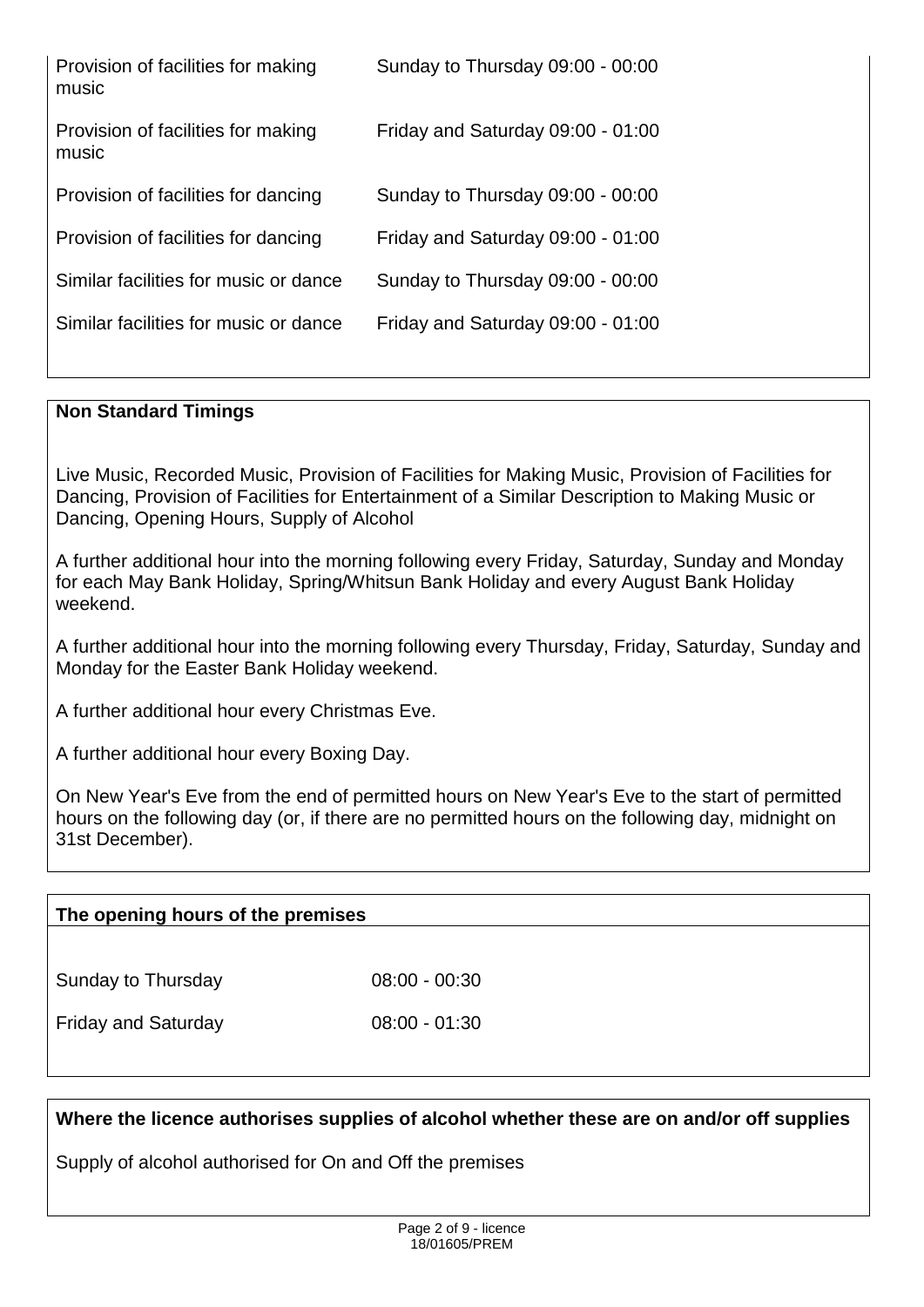# **Part 2**

#### **Name, (registered) address, telephone number and email (where relevant) of holder of premises licence**

Punch Partnerships (PTL) Limited Elsley Court 20-22 Great Titchfield Street London W1W 8BE

**Registered number of holder, for example company number, charity number (where applicable)**

Registered Business Number - 03512363

**Name, address and telephone number of designated premises supervisor where the premises licence authorises for the supply of alcohol**



**Personal licence held by designated premises supervisor where the premises licence authorises for the supply of alcohol**

**Personal licence number:** 

Bournemouth Borough Council

**Issuing Authority:** 

062403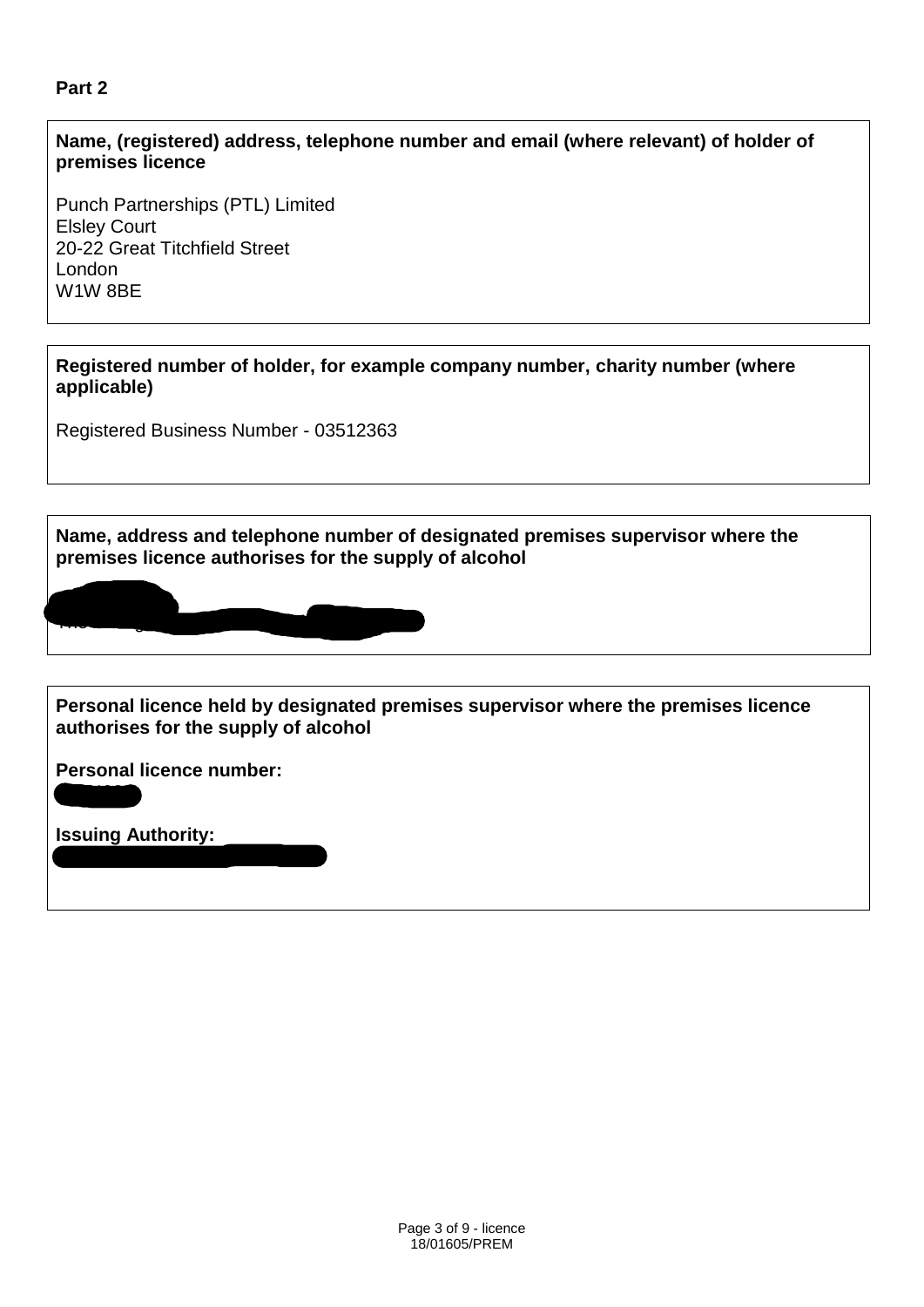# **Annex 1 – Mandatory conditions**

# **Mandatory condition Licensing Act 2003 - Supply of Alcohol**

1. No supply of alcohol may be made under the premises licence-

(a) at a time when there is no designated premises supervisor in respect of the premises licence, or

(b) at a time when the designated premises supervisor does not hold a personal licence or his personal licence is suspended.

2. Every supply of alcohol under the premises licence must be made or authorised by a person who holds a personal licence.

### **Mandatory Licensing Conditions - Additional conditions imposed by Policing and Crime Act 2009**

Conditions numbered 1 - 4 shall be in force as of the 01 October 2014.

Conditions 1, 2 and 4 shall not apply where the premises licence authorises sale by retail or supply of alcohol only for consumption off the premises.

1. (1) The responsible person must ensure that staff on relevant premises do not carry out, arrange or participate in any irresponsible promotions in relation to the premises.

(2) In this paragraph, an irresponsible promotion means any one or more of the following activities, or substantially similar activities, carried on for the purpose of encouraging the sale or supply of alcohol for consumption on the premises -

(a) games or other activities which require or encourage, or are designed to require or encourage, individuals to -

(i) drink a quantity of alcohol within a time limit (other than to drink alcohol sold or supplied on the premises before the cessation of the period in which the responsible person is authorised to sell or supply alcohol), or

(ii) drink as much alcohol as possible (whether within a time limit or otherwise);

(b) provision of unlimited or unspecified quantities of alcohol free or for a fixed or discounted fee to the public or to a group defined by a particular characteristic in a manner which carries a significant risk of undermining a licensing objective;

(c) provision of free or discounted alcohol or any other thing as a prize to encourage or reward the purchase and consumption of alcohol over a period of 24 hours or less in a manner which carries a significant risk of undermining a licensing objective;

(d) selling or supplying alcohol in association with promotional posters or flyers on, or in the vicinity of, the premises which can reasonably be considered to condone, encourage or glamorise antisocial behaviour or to refer to the effects of drunkenness in any favourable manner;

(e) dispensing alcohol directly by one person into the mouth of another (other than where that other person is unable to drink without assistance by reason of disability).

2. The responsible person must ensure that free potable water is provided on request to customers where it is reasonably available.

3. (1) The premises licence holder or club premises certificate holder must ensure that an age verification policy is adopted in respect of the premises in relation to the sale or supply of alcohol. (2) The designated premises supervisor in relation to the premises licence must ensure that the supply of alcohol at the premises is carried on in accordance with the age verification policy. (3) The policy must require individuals who appear to the responsible person to be under 18 years of age (or such older age as may be specified in the policy) to produce on request, before being served alcohol, identification bearing their photograph, date of birth and either -

(a) a holographic mark, or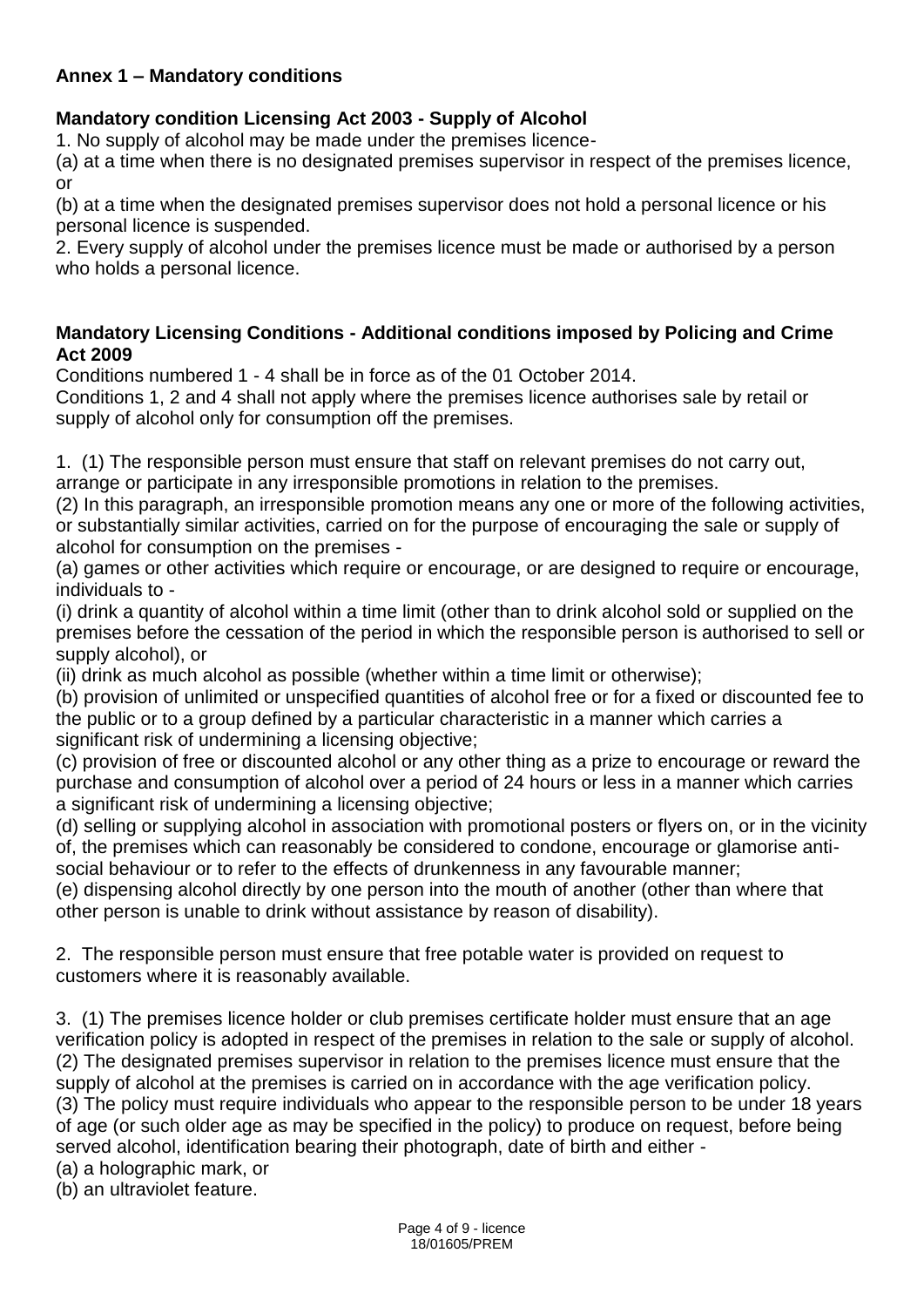4. The responsible person must ensure that -

(a) where any of the following alcoholic drinks is sold or supplied for consumption on the premises (other than alcoholic drinks sold or supplied having been made up in advance ready for sale or supply in a securely closed container) it is available to customers in the following measures - (i) beer or cider: ½ pint;

(ii) gin, rum, vodka or whisky: 25 ml or 35 ml; and

(iii) still wine in a glass: 125 ml;

(b) these measures are displayed in a menu, price list or other printed material which is available to customers on the premises; and

(c) where a customer does not in relation to a sale of alcohol specify the quantity of alcohol to be sold, the customer is made aware that these measures are available.

#### **Additional conditions imposed by Licensing Act 2003 (Mandatory Conditions) Order 2014** Conditions numbered 1 - 4 shall be in force as of 28 May 2014

1. A relevant person shall ensure that no alcohol is sold or supplied for consumption on or off the premises for a price which is less than the permitted price.

2. For the purposes of the condition set out in paragraph 1 -

(a) "duty" is to be construed in accordance with the Alcoholic Liquor Duties Act 1979;

(b) "permitted price" is the price found by applying the formula -

 $P = D + (D \times V)$ 

Where -

(i) P is the permitted price,

(ii) D is the amount of duty chargeable in relation to the alcohol as if the duty were charged on the date of the sale or supply of the alcohol, and

(iii) V is the rate of value added tax chargeable in relation to the alcohol as if the value added tax were charged on the date of the sale or supply of the alcohol;

(c) "relevant person" means, in relation to premises in respect of which there is in force a premises licence -

(i) the holder of the premises licence,

(ii) the designated premises supervisor (if any) in respect of such a licence, or

(iii) the personal licence holder who makes or authorises a supply of alcohol under such a licence; (d) "relevant person" means, in relation to premises in respect of which there is in force a club premises certificate, any member or officer of the club present on the premises in a capacity which

enables the member or officer to prevent the supply in question; and

(e) "value added tax" means value added tax charged in accordance with the Value Added Tax Act 1994.

3. Where the permitted price given by Paragraph (b) of paragraph 2 would (apart from this paragraph) not be a whole number of pennies, the price given by that sub-paragraph shall be taken to be the price actually given by that sub-paragraph rounded up to the nearest penny.

4. (1) Sub-paragraph (2) applies where the permitted price given by Paragraph (b) of paragraph 2 on a day ("the first day") would be different from the permitted price on the next day ("the second day") as a result of a change to the rate of duty or value added tax.

(2) The permitted price which would apply on the first day applies to sales or supplies of alcohol which take place before the expiry of the period of 14 days beginning on the second day.

# **Mandatory condition Licensing Act 2003 - Door Supervision**

1. Where this licence includes a condition that at specified times one or more individuals must be at the premises to carry out a security activity, each such individual must: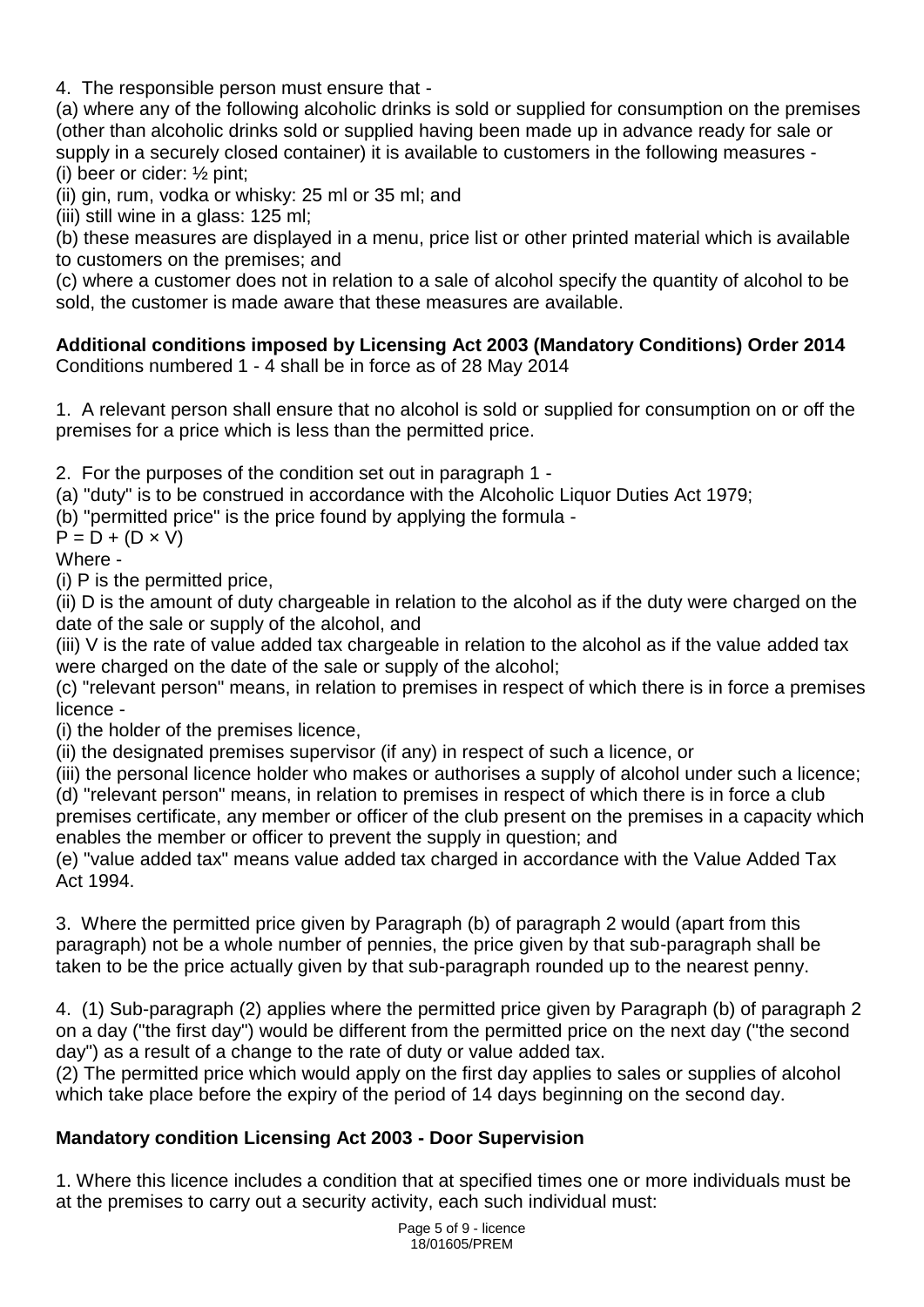(a) be authorised to carry out that activity by a licence granted under the Private Security Industry Act 2001; or

(b) be entitled to carry out that activity by virtue of section 4 of that Act.

(As required by s21 Licensing Act 2003 as amended by the Violent Crime Reduction Act)

2. But nothing in subsection (1) requires such a condition to be imposed:

(a) in respect of premises within paragraph 8(3)(a) of Schedule 2 to the Private Security Industry Act 2001 (c12) (premises with premises licences authorising plays or films); or

(b) in respect of premises in relation to:

 (i) any occasion mentioned in paragraph 8(3)(b) or (c) of that Schedule (premises being used exclusively by club with club premises certificate, under a temporary event notice authorising plays or films or under a gaming licence), or

 (ii) any occasion within paragraph 8(3)(d) of that Schedule (occasions prescribed by regulations under that Act.

3. For the purposes of this section:

(a) "security activity" means an activity to which paragraph 2(1)(a) of that Schedule applies, and, which is licensable conduct for the purposes of that Act, (see Section 3(2) of that Act) and

(b) paragraph 8(5) of that Schedule (interpretation of references to an occasion) applies as it applies in relation to paragraph 8 of that Schedule.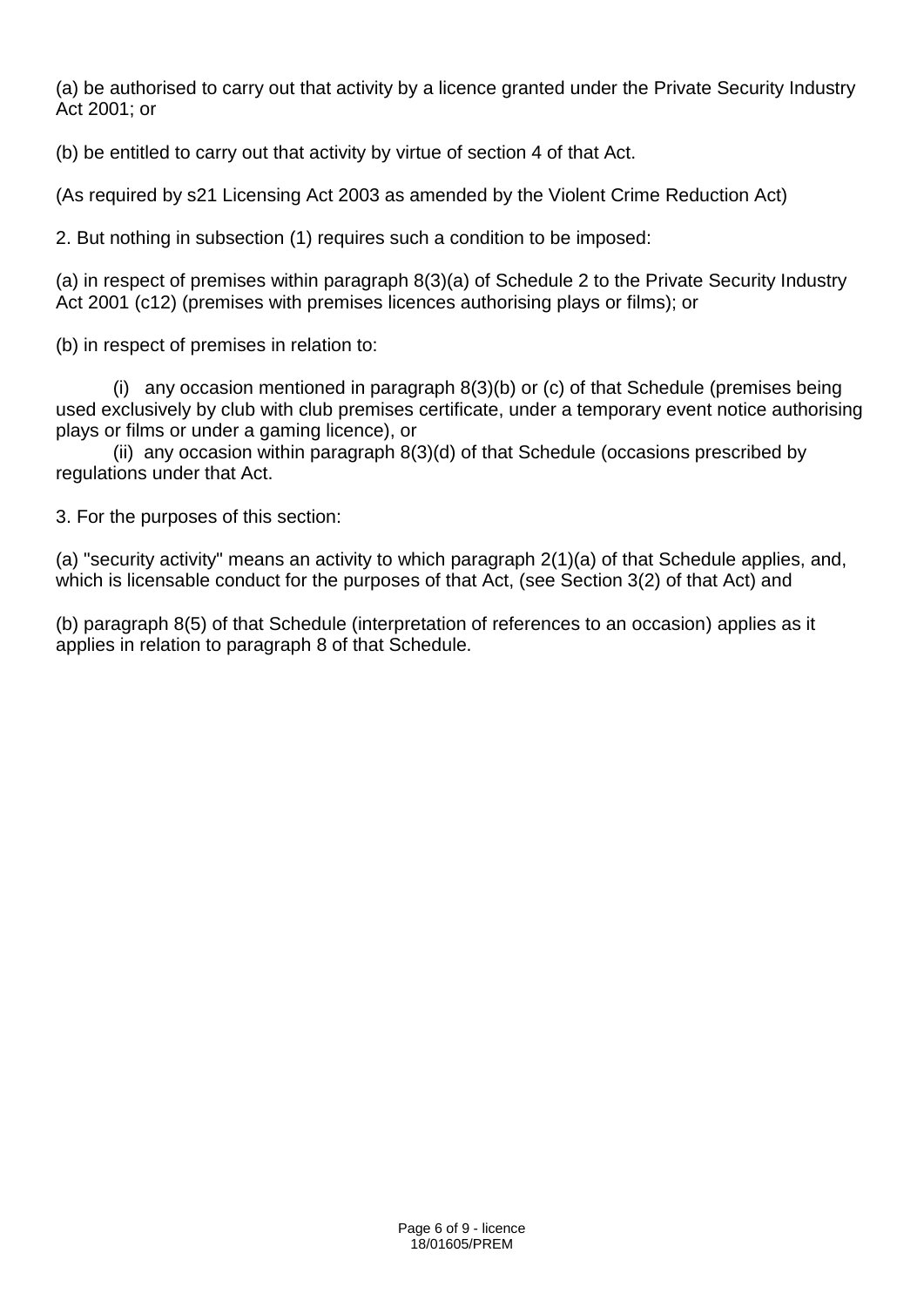# **Annex 2 – Conditions consistent with the Operating Schedule**

Annex 2 - Conditions consistent with the Operating Schedule

1. All staff are to be trained with respect to underage sales, such training to be updated as necessary when legislation changes and should include training in how to refuse sales to difficult customers.

2. A record of all staff training shall be maintained at the premises and made immediately available upon request to an authorised officer of the Council or the Police. The documentation relating to training should specify the time, date and details of the persons both providing the training and receiving the training.

3. A sufficient number of suitable receptacles shall be located in appropriate locations for the depositing of waste materials arising from customers.

4 Music shall not be played at a level that will cause unreasonable disturbance to the occupants of any nearby properties in the vicinity.

5. Except for access and egress, all doors and windows shall be kept closed when regulated entertainment is being held.

6. A 30 minutes wind down period shall be provided after the end of permitted hours for supply of alcohol.

7. The premises licence holder may move any fire appliances, AWP machines and or any other similar objects temporarily in a fixed location which may impact on the ability of individuals on the premises to use exists or escape routes without impediment

8. The kitchen shall be fined with an extraction system.

9. No unaccompanied children shall be permitted on the premises.

10. All accompanied children shall vacate the premises by 21:00h unless partaking in a sit down meal, or attending a private function where they are permitted on the premises until their meal ends or function finishes.

12. There shall be no exhibitions of striptease or nakedness.

12. A Due Diligence Log to be maintained with periodic checks at the nearest noise sensitive premises during regulated entertainment.

13. The premises will have an approved effective and well managed proportionate CCTV system. The system installed shall be subject to a regular maintenance contract to ensure it is always fully operational, as stipulated/recommended by the installer. The correct time and date will be generated onto both the recording and the real time image screen.

14. The premises licence holder shall ensure images from the CCTV are retained for a period of 31 days.

15. The CCTV system shall include the front external area of the premises.

16. Polycarbonate glassware and the decanting of glass bottles will be required to be in use at the premises on high profile/category C football match days.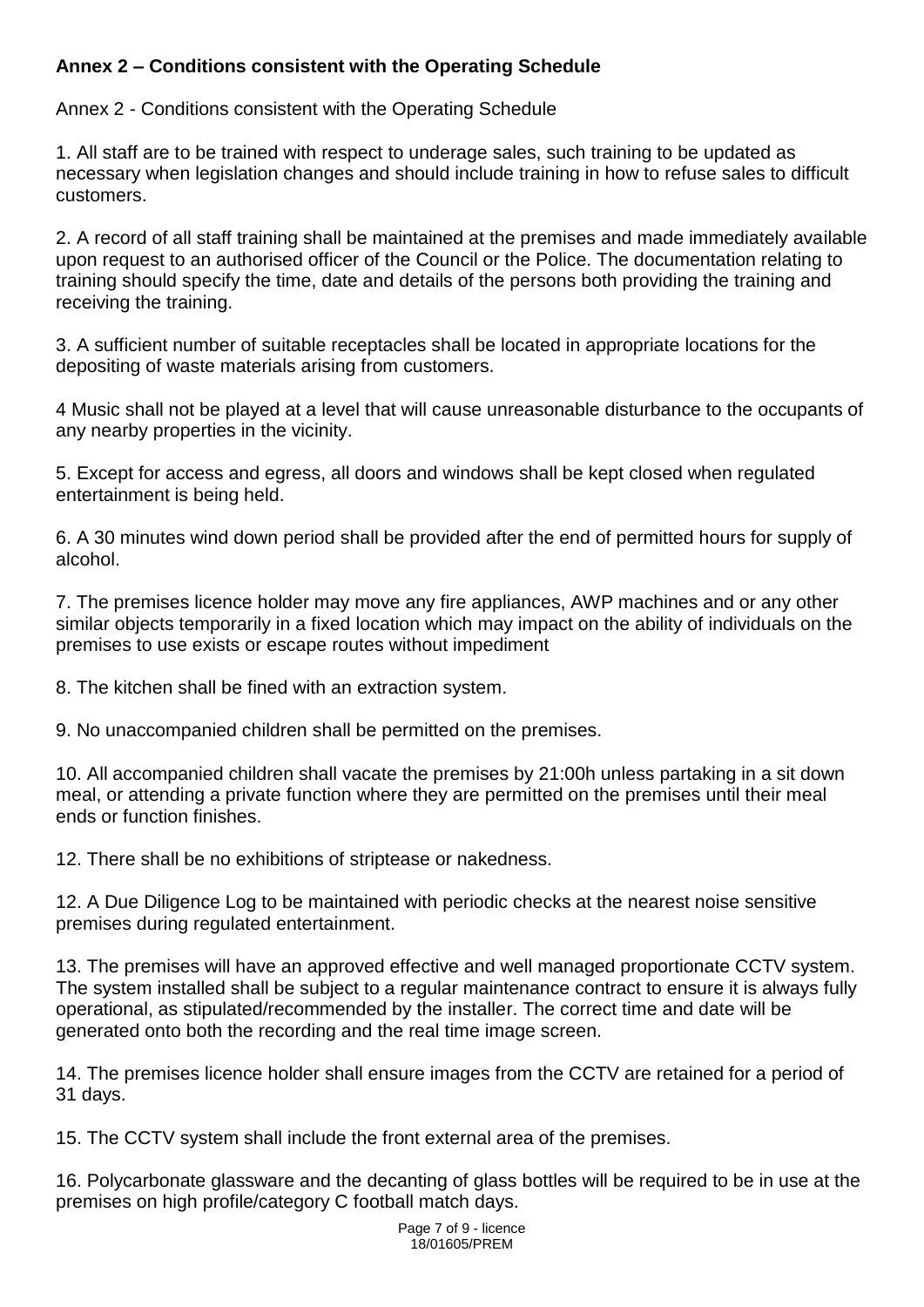# 17. Age verification

(a) An approved proof of age scheme shall be adopted, implemented and advertised within the premise such as "Challenge 25" whereby an accepted form of photographic identification shall be requested before any alcohol is sold to any person who appears to be under 25 years of age. Acceptable proof of age shall include identification bearing the customers photograph, date of birth and integral holographic mark or security measure. Suitable mans of identification would include PASS approved proof of age card. photo-card driving licence and passport.

(b) Publicity materials notifying customers of the operation of the Challenge 25 scheme shall be displayed at the premises, including a Challenge 25 sign of at least AS size at the entrance to the premises and where practicable at each point of sale.

18. The premises will continue to carry out a full risk assessment in respect of fire safety.

# **Annex 3 – Conditions attached after a hearing by the licensing authority**